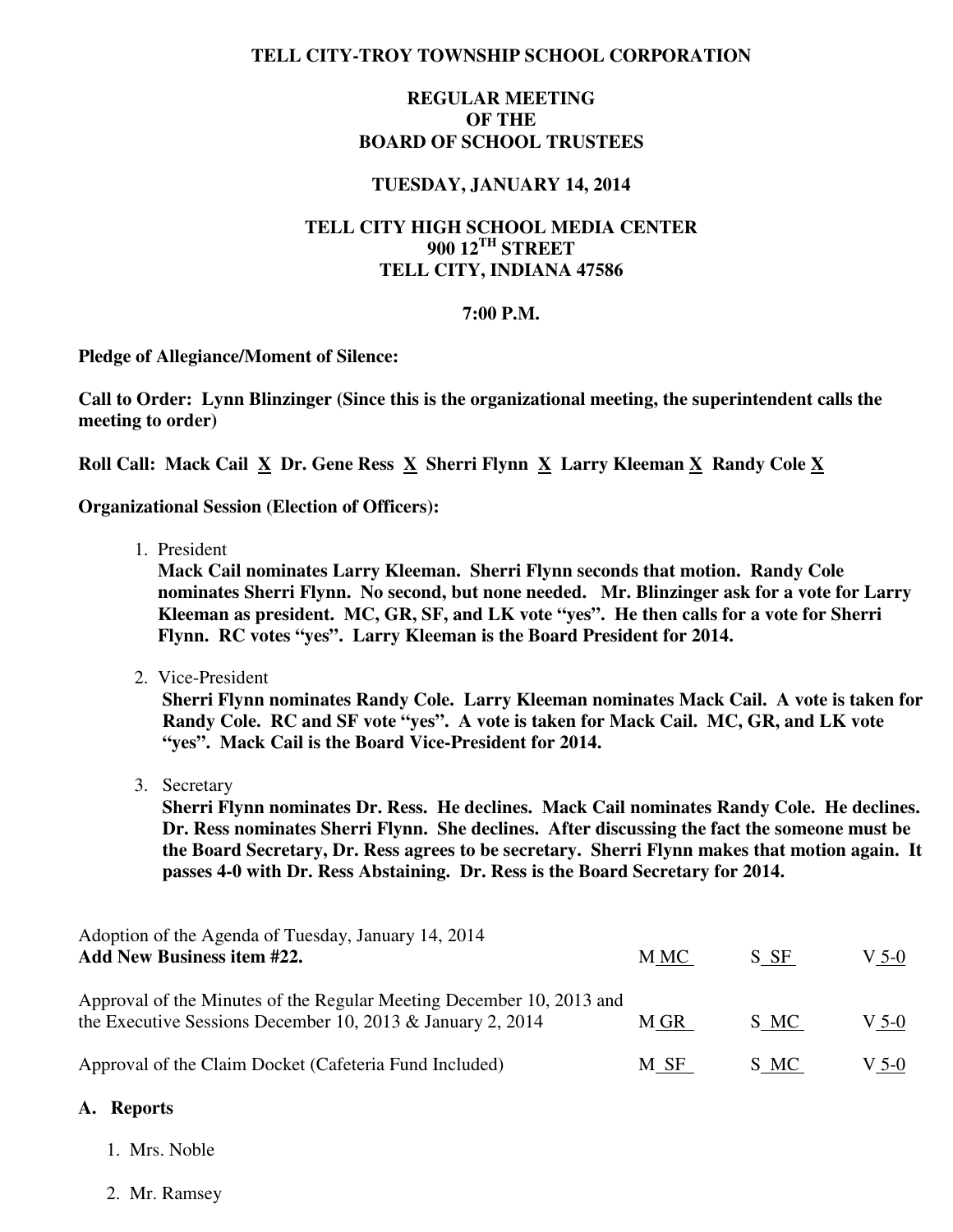### **B. Communications from the Public:**

# **C. Old Business:**

## **D. New Business:**

| 1. Designate a day, place, and time for regular meetings<br>which shall be held at least once every month Status Quo.<br>Second Tuesday of each month. 7:00 P.M. in the                                                                                                |                            |                                             |         |
|------------------------------------------------------------------------------------------------------------------------------------------------------------------------------------------------------------------------------------------------------------------------|----------------------------|---------------------------------------------|---------|
| Tell City Jr-Sr High School Media Center.                                                                                                                                                                                                                              | M <sub>GR</sub>            | S_MC_                                       | $V_5-0$ |
| 2. Designate those persons authorized to use the safe deposit box<br>Designates the superintendent and treasurer                                                                                                                                                       | M_MC                       | $S$ <sub><math>S</math><math>F</math></sub> | $V_5-0$ |
| 3. Authorize the President of the Board to appoint individual<br>Board members to any necessary committees or<br>as representatives to various organizations.                                                                                                          | M MC                       | S GR                                        | $V_5-0$ |
| 4. Appoint a legal counsel Mr. John Werner                                                                                                                                                                                                                             | M GR                       | S_MC_                                       | $V_5-0$ |
| 5. Appoint a Board member as legislative liaison to the<br>Indiana School Boards Association Larry Kleeman                                                                                                                                                             | M_MC_                      | $S_{\_}$ $SE_{\_}$                          | $V_5-0$ |
| 6. Discuss the need for work sessions and set a schedule if needed<br>Work Sessions will be called as needed.                                                                                                                                                          | M <sub>GR</sub>            | $S$ <sub><math>S</math><math>F</math></sub> | $V_5-0$ |
| 7. Appoint the School Corporation's Treasurer Debbie Elder                                                                                                                                                                                                             | M MC                       | $S_GR$                                      | $V_5-0$ |
| 8. Appoint a member of the board as a non-voting member<br>of the County's Redevelopment Commission No action was taken on this item because Larry<br>Kleeman was appointed at the 2013 School Board organizational meeting. The appointment<br>was for two (2) years. | M                          | $S \qquad \qquad$                           |         |
| 9. Name Superintendent as the Local Education Administrator<br>(L.E.A.) Programs Director                                                                                                                                                                              | $M_{\overline{\text{SF}}}$ | S_MC                                        | $V_5-0$ |
| 10. School Corporation's Official Newspaper<br><b>Perry County News</b>                                                                                                                                                                                                | M GR                       | S_MC                                        | $V_5-0$ |
| 11. School Board Members Compensation Board members are entitled to receive each year a basic<br>compensation of \$2,000 per annum. Expenses of a Board member shall be reimbursed when                                                                                |                            |                                             |         |

 **compensation of \$2,000 per annum. Expenses of a Board member shall be reimbursed when incurred in the performance of his/her duties or in the performance of functions authorized by the Board and duly vouchered. S.F. "No" vote.** M\_MC S\_GR V\_4-1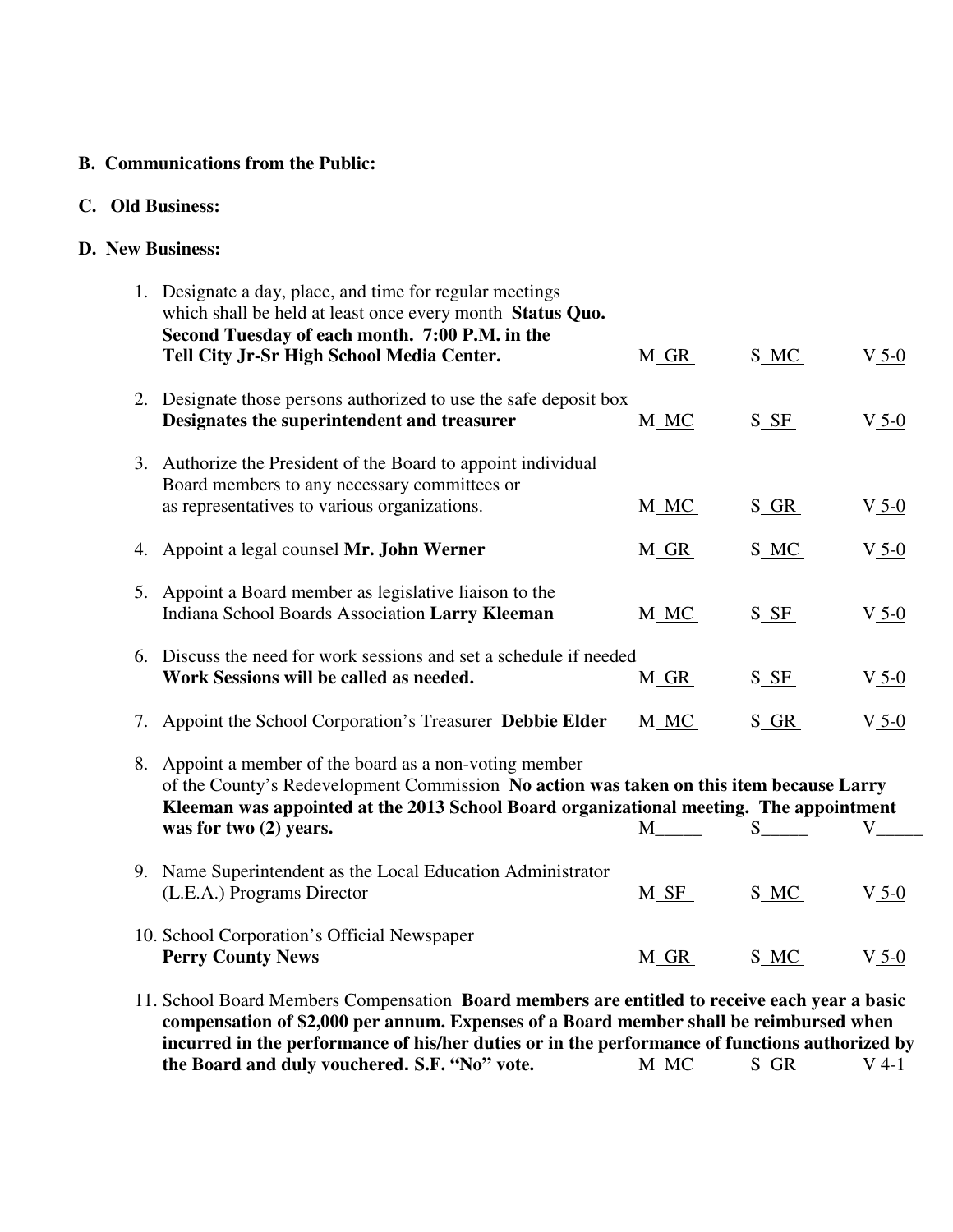12. Conflict of Interest Statements **These were all voted on with one vote. The stipulation was made that the record will reflect that no board member voted on their own. They abstained. Dr. Ress made this motion. Mack Cail seconded.**

| A. Sherri Flynn's                                 | M    | S                 | $V_4-0-1$ |
|---------------------------------------------------|------|-------------------|-----------|
| B. Dr. Gene Ress's                                | M    | S                 | $V_4-0-1$ |
| C. Randy Cole's                                   | M    | S                 | $V_4-0-1$ |
| D. Mack Cail's                                    | M    | S                 | $V_4-0-1$ |
| E. Larry Kleeman's                                | M    | S —               | $V_4-0-1$ |
| F. Laura Noble's                                  | M    | S                 | $V_5-0$   |
| G. Bruce Chinn's                                  | M    | $S \qquad \qquad$ | $V_5-0$   |
| H. Lynn Blinzinger's                              | M    | S.                | $V_5-0$   |
| 13. Approval of year end (2013) Transfer of Funds | M SF | S_MC              | $V_5-0$   |

- 14. Resignations (Information Only) **Janice Werne (retired JSHS Cafeteria); Terria Zuelly (JH & HS Cheer Coach)**
- 15. Cheer Coach **Move Amanda Atkins from assistant cheer coach to head cheer coach. She will be the head coach at both the JH and HS levels. Her pay will be adjusted accordingly for the**  rest of this school year. M GR S SF V 5-0
- 16. Assistant Junior High Wrestling Coach **Chase Litherland** M SF S MC V 5-0

**At this time Mr. Blinzinger suspended the regular board meeting to conduct the annual meeting of the Board of Finance of the school corporation. That was done at this time because that meeting was advertised to begin at 7:45 P.M. and that was time it was when this occurred. Those minutes are reflected on a separate sheet of paper. The regular board meeting proceeded once the Board of Finance meeting was concluded.** 

- 17. JSHS Cafeteria **This item is to replace the 7 hours lost when Mrs. Werne retired. Lorrain Morgan will go from 4 to 6 hours per day. Dora Stinogel will go from 4 to 5 hours per day. Kathy Hess is a new hire for 4 hours per day.** M SF S GR V 5-0
- 18. Support Staff Handbook **This item is the approval of several adjustments to the corporation's Support Staff Handbook. A copy of this handbook is available in the minute book at the Corporation's Central Office. The only item not approved at this time is the Life Insurance area. There are a few questions that need to be answered before final approval of this area. Pay increases in these areas will be retroactive to January 1, 2014.** M\_MC S\_RC V 5-0

19. Administrative Contracts **Contracts for the following administrators: Brad Ramsey (JSHS Principal); Chris Hollinden (JSHS Assistant Principal); Ryan George (Corporation Athletic Director); Laura Noble (WTE Principal); Mark Wahl (WTE Assistant Principal). These contracts are for the 2013-2014 and 2014-2015 school years. Pay for this current school year will be retroactive to July 1, 2013,**  which is the beginning day of their contracts.  $M \text{ SF}$   $S \text{ GR}$   $V \text{ 5-0}$